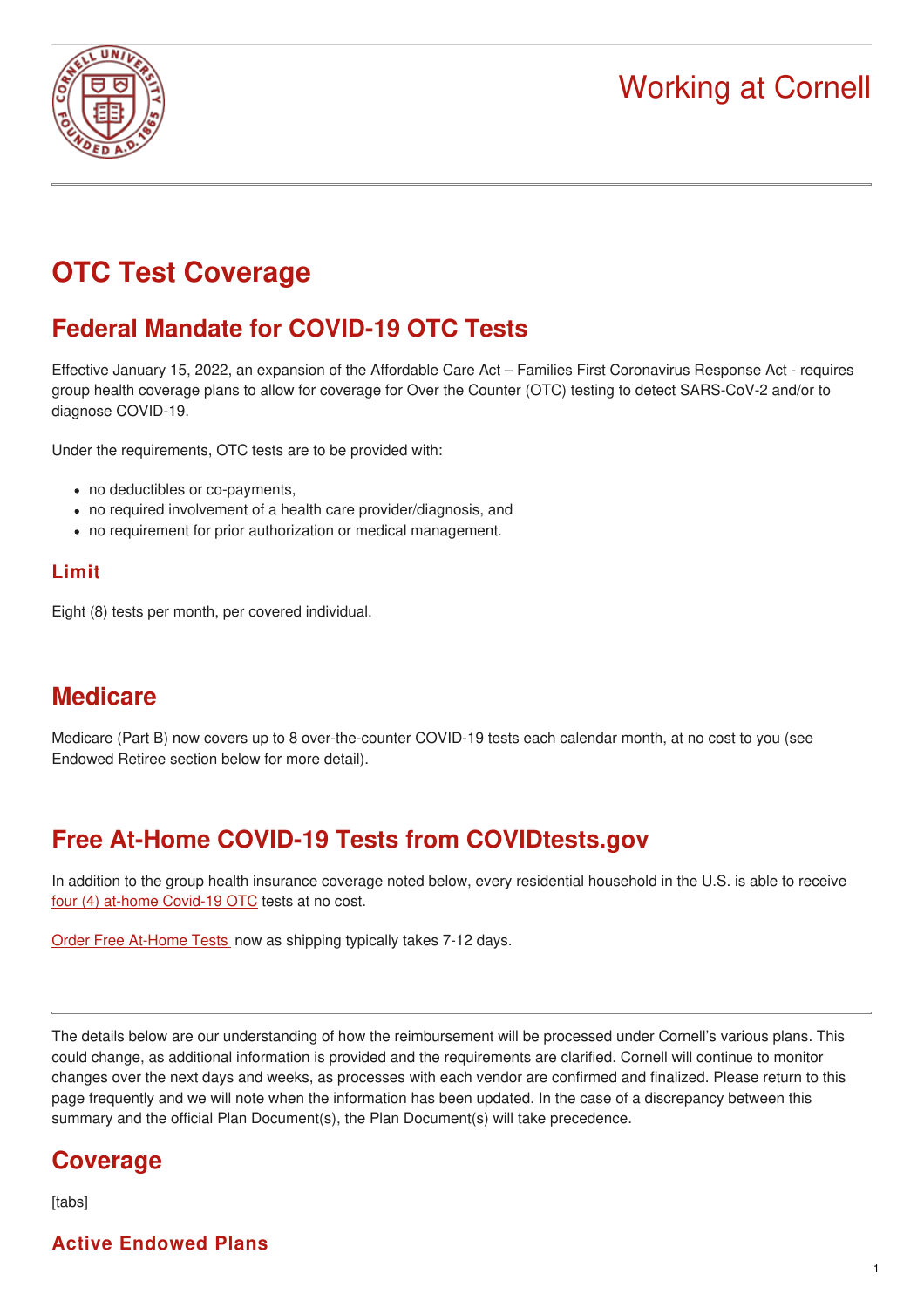#### **OptumRx (Active prescription plan)**

Tests for enrolled members (covered individual, spouse/domestic partner, dependent children) are eligible for coverage from OptumRx.

- Purchase an OTC test on or after 1/15/2022 at no cost through Kinney Drugs, Rite-Aid (including Bartell Drugs), Sam's Club, Walgreens (including Duane Reade) or Walmart Pharmacy.. Visit the pharmacy counter, present your OptumRx member ID card and request to submit to OptumRx .
- Optum Store: You can also purchase 8 OTC tests\* (4 kits with 2 tests in each kit) at no cost through the online Optum Store.
	- You must log-in (or register for first-time users) through you[rOptumRx](https://www.optumrx.com/public/landing) member portal to access the Optum Store
	- Shipping is free.
	- [Step-by-step](https://hr.cornell.edu/sites/default/files/documents/optum_store_test_kit_solution_2022.pdf) instructions to order your kits via the Optum Store
- You can also purchase an OTC test kit at other stores or online retailers. Keep your purchase receipt(s) ano Submit your [reimbursement](https://covidtest.optumrx.com/covid-test-reimbursement) request using this online form. OptumRx will reimburse you up to \$12 per test by submitting a claim
- OptumRx will apply the limit to their reimbursement, i.e., eight (8) tests per month, per covered individual.
- Learn more at <http://optumrx.com/testinfo>

\*Members are limited to 8 tests (4 kits) per household per calendar month at the Optum Store. To access additional supply for dependents, please visit a network pharmacy or retailer and submit a claim for reimbursement.

#### **Aetna Active Health Plans**

- Tests for enrolled members (covered individual, spouse/domestic partner, dependent children) are eligible for **reimbursement** from Aetna medical plans.
- Purchase an OTC test on or after 1/15/2022.
- Submit a claim (including receipt/proof of purchase) using Aetna's [existing](https://www.aetna.com/document-library/individuals-families-health-insurance/document-library/medical-claim-form.pdf) claim form.
- Aetna will apply the limit to their reimbursement, i.e., eight (8) tests per month, per covered individual.
- Aetna **may** apply a dollar-cap on the reimbursement in the future (to be determined/communicated).

#### **PayFlex Flexible Spending Account (FSA) and Health Spending Account (HSA)**

The FSA or HSA should *only* be used to reimburse expenses**after claims have** been processed through insurance.

Members who pay for test kits must submit claims to insurance first, then submit to Payflex FSA or HSA for the difference (if any). For example, a test kit that cost \$20 and insurance covers \$12, you can submit the \$8 difference under your FSA.

PayFlex **will** apply the limit to their reimbursement, i.e., eight (8) tests per month, per covered individual.

### **Active/Retiree Contract College Plans**

#### *Updated as of 02/15/2022*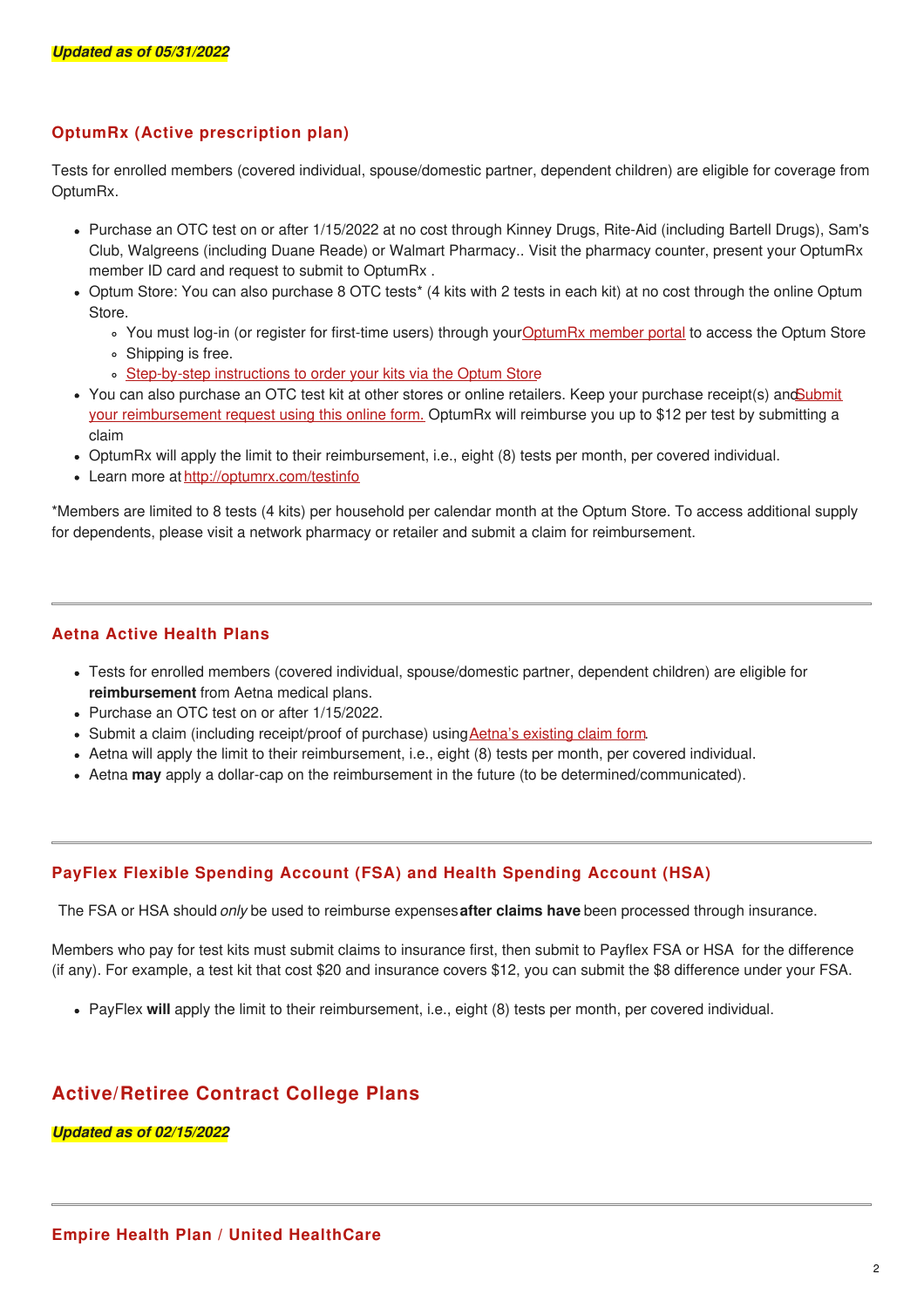OTC diagnostic tests are covered with no out-of-pocket cost at participating network pharmacies using your Empire Plan, Excelsior, or SEHP ID Card.

- If a test is paid for out-of-pocket, Empire Plan members can submit for the maximum reimbursement through UnitedHealthcare (UHC) online at [www.myuhc.com](http://www.myuhc.com)
- Plan members can also mail or fax a claim form to UHC, using the OTC At-home COVID-19 Test Kit Reimbursement Form which will be available on [www.myuhc.com](http://www.myuhc.com) beginning January 15, 2022. The claim form and proof of payment must be mailed to UnitedHealthcare P.O. Box 1600, Kingston, NY 12402-1600 or faxed to (845) 336-7716.
- Empire Plan **will** apply the limit to their reimbursement, i.e., eight (8) tests per month, per covered individual.
- If you have any questions, please call The Empire Plan at 1-877-7-NYSHIP (1-877-769-7447) and select option 1 for the Empire Plan Medical Program, or option 4 for the Empire Plan Prescription Drug Program.

#### **MVP HMO**

Tests for enrolled members (covered individual, spouse/domestic partner, dependent children) are eligible for coverage from MVP HMO.

- Members can submit requests for reimbursement using the Claim [Reimbursement](https://www.mvphealthcare.com/wp-content/uploads/download-manager-files/claim-reimbursement-form.pdf) Request Form.
- Members will need to attach receipts with the specific test noted and UPC codes from the test box.
- MVP HMO **will** apply the limit to their reimbursement, i.e., eight (8) tests per month, per covered individual.

#### **HMO-BLUE**

Tests for enrolled members (covered individual, spouse/domestic partner, dependent children) are eligible for coverage from HMO-BLUE.

Members who purchase an at-home COVID-19 test can submit a paper claim for reimbursement.

Please follow these steps:

- Pay for the test up front
- [Download](https://member.excellusbcbs.com/documents/20152/127199/Prescription+Drug+Claim+Form.pdf/e20d8b32-a861-95b4-56a1-8ea66823b686?t=1587038597316) and complete this claim form, save the receipt and cut the bar code off the box
- Mail the form, receipt and bar code to Express Scripts, Excellus BCBS's pharmacy benefit manager to Express Scripts, ATTN: Commercial Claims, P.O. Box. 14711, Lexington KY 40512-4711
- HMO-Blue **will** apply the limit to their reimbursement, i.e., eight (8) tests per month, per covered individual.

In the future, tests may be available from in-network pharmacies – with no co-payment and no claim forms (more information to follow).

#### **PayFlex Flexible Spending Account (FSA)**

The FSA should *only* be used to reimburse expenses**after claims have** been processed through insurance.

Members who pay for test kits must submit claims to insurance first, then submit to Payflex for the difference (if any). For example, a test kit that cost \$20 and insurance covers \$12, you can submit the \$8 difference under your FSA.

PayFlex **will** apply the limit to their reimbursement, i.e., eight (8) tests per month, per covered individual.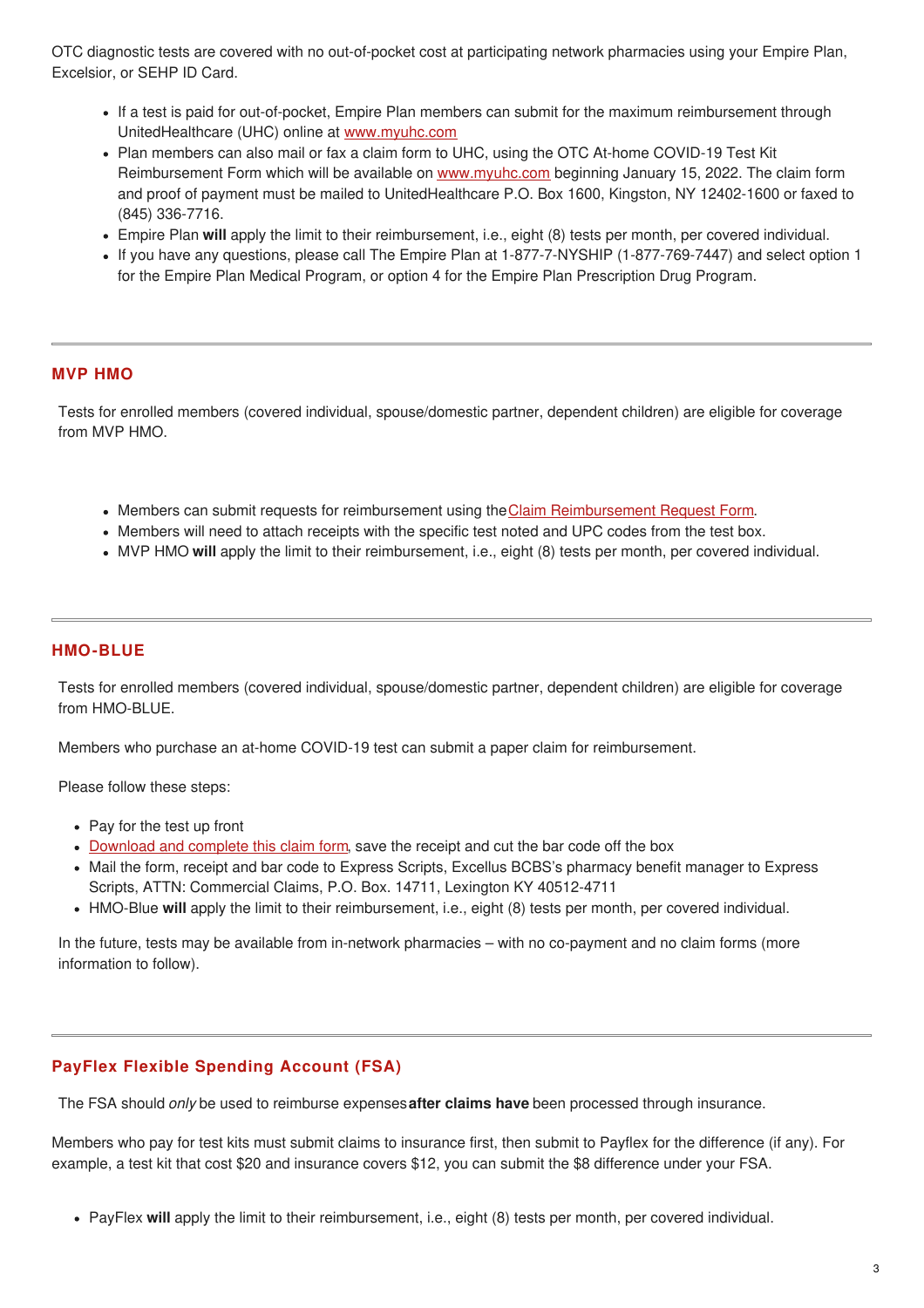## **Endowed Retirees**

#### *Updated as of 05/31/2022*

#### **OptumRx (Retiree prescription plan )**

Tests for enrolled members (covered individual, spouse/domestic partner, dependent children) are eligible for **coverage** from OptumRx.

- Purchase an OTC test on or after 1/15/2022 at no cost through Kinney Drugs, Rite-Aid (including Bartell Drugs), Sam's Club, Walgreens (including Duane Reade) or Walmart Pharmacy. Visit the pharmacy counter, present your OptumRx member ID card and request to submit to OptumRx
- Optum Store: You can also purchase 8 OTC tests\* (4 kits with 2 tests in each kit) at no cost through the online Optum Store.
	- You must login (or register for first-time users) through your[OptumRx](https://www.optumrx.com/public/landing) member portal to access the Optum Store
	- Shipping is free.
	- o [Step-by-step](https://hr.cornell.edu/sites/default/files/documents/optum_store_test_kit_solution_2022.pdf) instructions to order your kits via the Optum Store
- You can also purchase an OTC test kit at other stores or online retailers. Keep your purchase receipt(s) andSubmit your [reimbursement](https://covidtest.optumrx.com/covid-test-reimbursement) request using this online form. OptumRx will reimburse you up to \$12 per test by submitting a claim.
- OptumRx **will** apply the limit to their reimbursement, i.e., eight (8) tests per month, per covered individual.
- Learn more at <http://optumrx.com/testinfo>

\*Members are limited to 8 tests (4 kits) per household per calendar month at the Optum Store. To access additional supply for dependents, please visit a network pharmacy or retailer and submit a claim for reimbursement.

#### **Aetna Retiree Pre-Medicare Health Plan (RPHP)**

Tests for enrolled members (covered individual, spouse/domestic partner, dependent children) will be eligible for **reimbursement** from the Aetna RPHP plan

- Purchase an OTC test on or after 1/15/2022.
- Submit a claim (including receipt/proof of purchase) using Aetna's existing claim form.
- Aetna **will** apply the limit to their reimbursement, i.e., eight (8) tests per month, per covered individual.
- Aetna **may** apply a dollar-cap on the reimbursement in the future (to be determined/communicated).

Forms and additional information is available through the Aetna Retiree Service Center: **Aetna Retiree [Service](http://www.aetnaretireehealth.com/cornell) Center**, 1- 800-338-4533, (TTY: 711), Monday – Friday, 8 a.m. to 8 p.m. ET

#### **Aetna Retiree 80/20 Plan**

Individuals enrolled in Medicare Part B can get up to eight free over-the-counter tests per month during the COVID-19 public health emergency.

A partial list of participating pharmacies can be found at<https://www.medicare.gov/covid-19-tests-participating-pharmacies>.

You should bring your red, white, and blue Medicare card to a participating pharmacy to get your free tests.

Please review the OptumRx information to access additional coverage for OTC Covid-19 self-test kits.